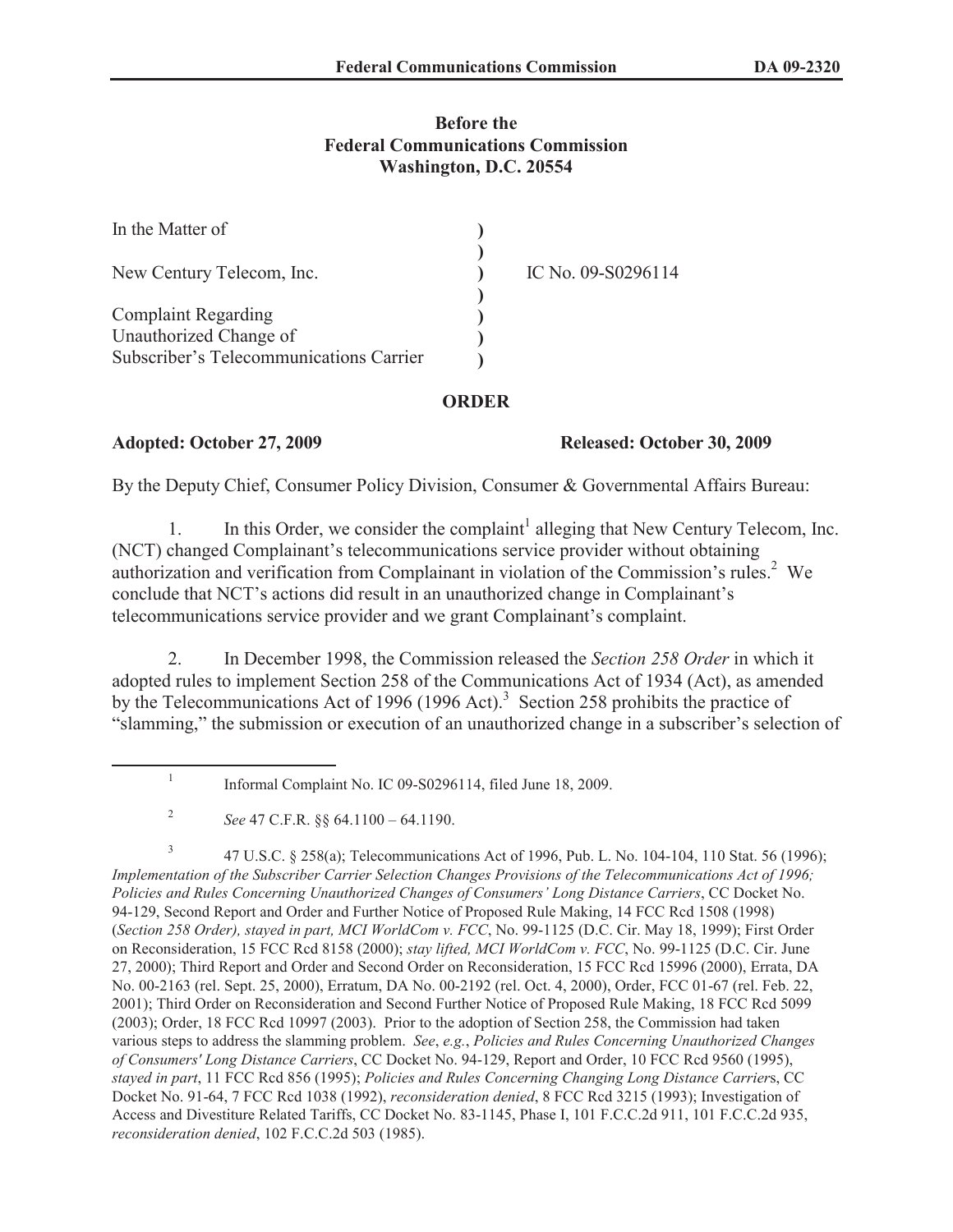a provider of telephone exchange service or telephone toll service.<sup>4</sup> In the *Section 258 Order*, the Commission adopted aggressive new rules designed to take the profit out of slamming, broadened the scope of the slamming rules to encompass all carriers, and modified its existing requirements for the authorization and verification of preferred carrier changes. The rules require, among other things, that a carrier receive individual subscriber consent before a carrier change may occur.<sup>5</sup> Pursuant to Section 258, carriers are absolutely barred from changing a customer's preferred local or long distance carrier without first complying with one of the Commission's verification procedures.<sup>6</sup> Specifically, a carrier must: (1) obtain the subscriber's written or electronically signed authorization in a format that meets the requirements of Section 64.1130; (2) obtain confirmation from the subscriber via a toll-free number provided exclusively for the purpose of confirming orders electronically; or (3) utilize an independent third party to verify the subscriber's order.<sup>7</sup>

3. The Commission also has adopted liability rules. These rules require the carrier to absolve the subscriber where the subscriber has not paid his or her bill. In that context, if the subscriber has not already paid charges to the unauthorized carrier, the subscriber is absolved of liability for charges imposed by the unauthorized carrier for service provided during the first 30 days after the unauthorized change.<sup>8</sup> Where the subscriber has paid charges to the unauthorized carrier, the Commission's rules require that the unauthorized carrier pay 150% of those charges to the authorized carrier, and the authorized carrier shall refund or credit to the subscriber 50% of all charges paid by the subscriber to the unauthorized carrier.<sup>9</sup> Carriers should note that our actions in this order do not preclude the Commission from taking additional action, if warranted, pursuant to Section 503 of the Act.<sup>10</sup>

4. We received Complainant's complaint on June 18, 2009, alleging that Complainant's telecommunications service provider had been changed to NCT without Complainant's authorization. Pursuant to Sections 1.719 and 64.1150 of our rules,<sup>11</sup> we notified

4 47 U.S.C. § 258(a).

5 *See* 47 C.F.R. § 64.1120.

7 *See* 47 C.F.R. § 64.1120(c). Section 64.1130 details the requirements for letter of agency form and content for written or electronically signed authorizations. 47 C.F.R. § 64.1130.

8 *See* 47 C.F.R. §§ 64.1140, 64.1160. Any charges imposed by the unauthorized carrier on the subscriber for service provided after this 30-day period shall be paid by the subscriber to the authorized carrier at the rates the subscriber was paying to the authorized carrier at the time of the unauthorized change. *Id.*

9 *See* 47 C.F.R. §§ 64.1140, 64.1170.

<sup>10</sup> *See* 47 U.S.C. § 503.

<sup>11</sup> 47 C.F.R. § 1.719 (Commission procedure for informal complaints filed pursuant to Section 258 of the Act); 47 C.F.R. § 64.1150 (procedures for resolution of unauthorized changes in preferred carrier).

<sup>6</sup> 47 U.S.C. § 258(a).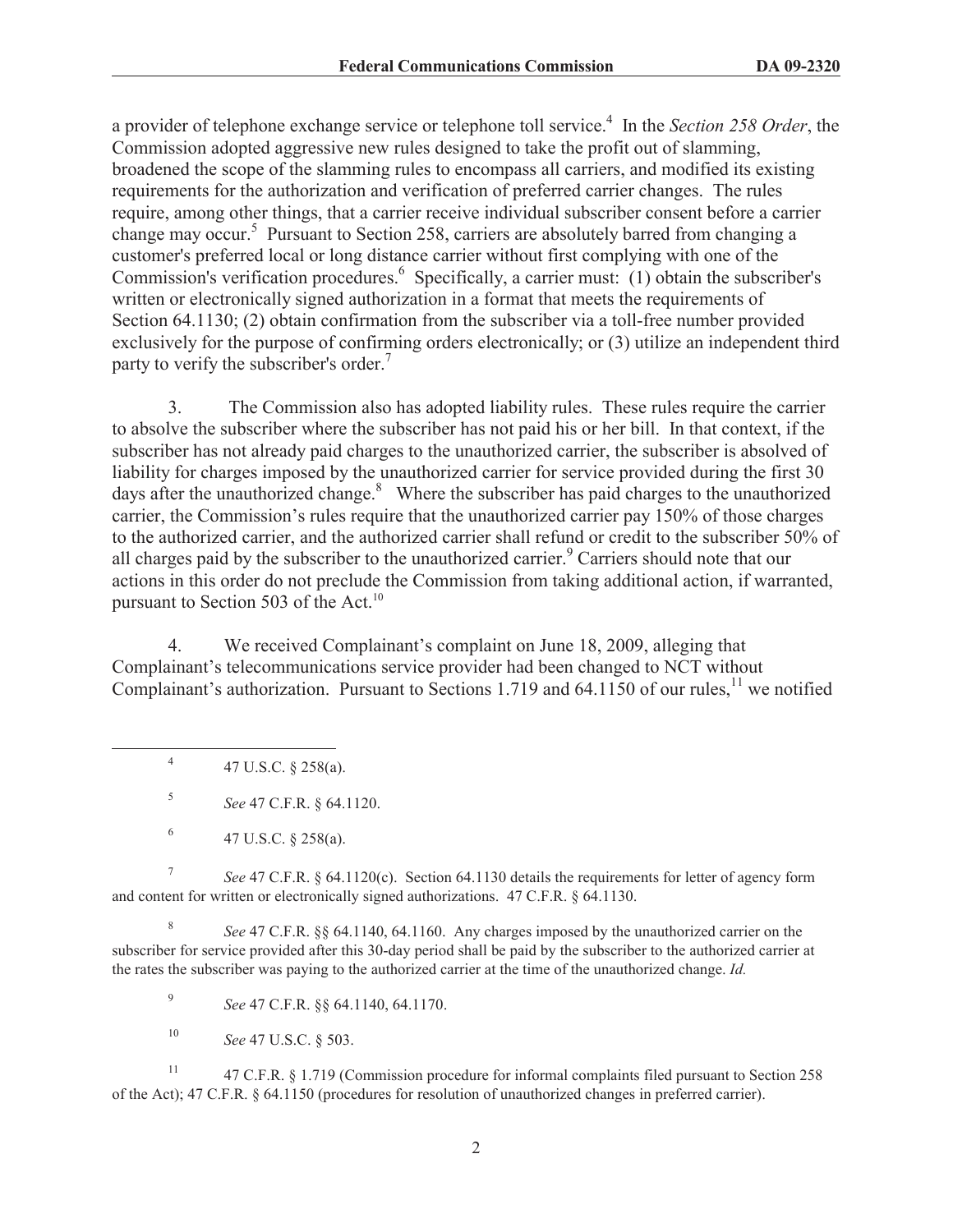NCT of the complaint and NCT responded on July 16, 2009.<sup>12</sup> NCT states that authorization was received and confirmed through third party verifications. NCT's verifier, however, failed to convey that long distance service encompasses all international calls, in violation of our rules.<sup>13</sup> We find that NCT has failed to produce clear and convincing evidence that Complainant authorized a carrier change.<sup>14</sup> Therefore, we find that NCT's actions resulted in an unauthorized change in Complainant's telecommunications service provider and we discuss NCT's liability  $below<sup>15</sup>$ 

5. NCT must remove all charges incurred for service provided to Complainant for the first thirty days after the alleged unauthorized change in accordance with the Commission's liability rules.<sup>16</sup> We have determined that Complainant is entitled to absolution for the charges incurred during the first thirty days after the unauthorized change occurred and that neither Complainant's authorized carrier nor NCT may pursue any collection against Complainant for those charges.<sup>17</sup> Any charges imposed by NCT on the subscriber for service provided after this 30-day period shall be paid by the subscriber to their authorized carrier at the rates the subscriber was paying to their authorized carrier at the time of the unauthorized change.<sup>18</sup>

6. Accordingly, IT IS ORDERED that, pursuant to Section 258 of the Communications Act of 1934, as amended, 47 U.S.C. § 258, and Sections 0.141, 0.361 and 1.719 of the Commission's rules, 47 C.F.R. §§ 0.141, 0.361, 1.719, the complaint filed against NCT IS GRANTED.

7. IT IS FURTHER ORDERED that, pursuant to Section 64.1170(d) of the Commission's rules, 47 C.F.R. § 64.1170(d), Complainant is entitled to absolution for the charges incurred during the first thirty days after the unauthorized change occurred and neither Complainant's authorized carrier nor NCT may pursue any collection against Complainant for those charges.

<sup>15</sup> If Complainant is unsatisfied with the resolution of this complaint, Complainant may file a formal complaint with the Commission pursuant to Section 1.721 of the Commission's rules, 47 C.F.R. § 1.721. Such filing will be deemed to relate back to the filing date of Complainant's informal complaint so long as the formal complaint is filed within 45 days from the date this order is mailed or delivered electronically to Complainant. *See* 47 C.F.R. § 1.719.

<sup>16</sup> *See* 47 C.F.R. § 64.1160(b).

<sup>17</sup> *See* 47 C.F.R. § 64.1160(d).

<sup>18</sup> *See* 47 C.F.R. §§ 64.1140, 64.1160.

<sup>&</sup>lt;sup>12</sup> NCT's Response to Informal Complaint No. IC 09-S0296114, received July 16, 2009.

<sup>13</sup> *See* 47 C.F.R. § 64.1120(c)(3)(iii).

<sup>14</sup> *See* 47 C.F.R. § 64.1150(d).